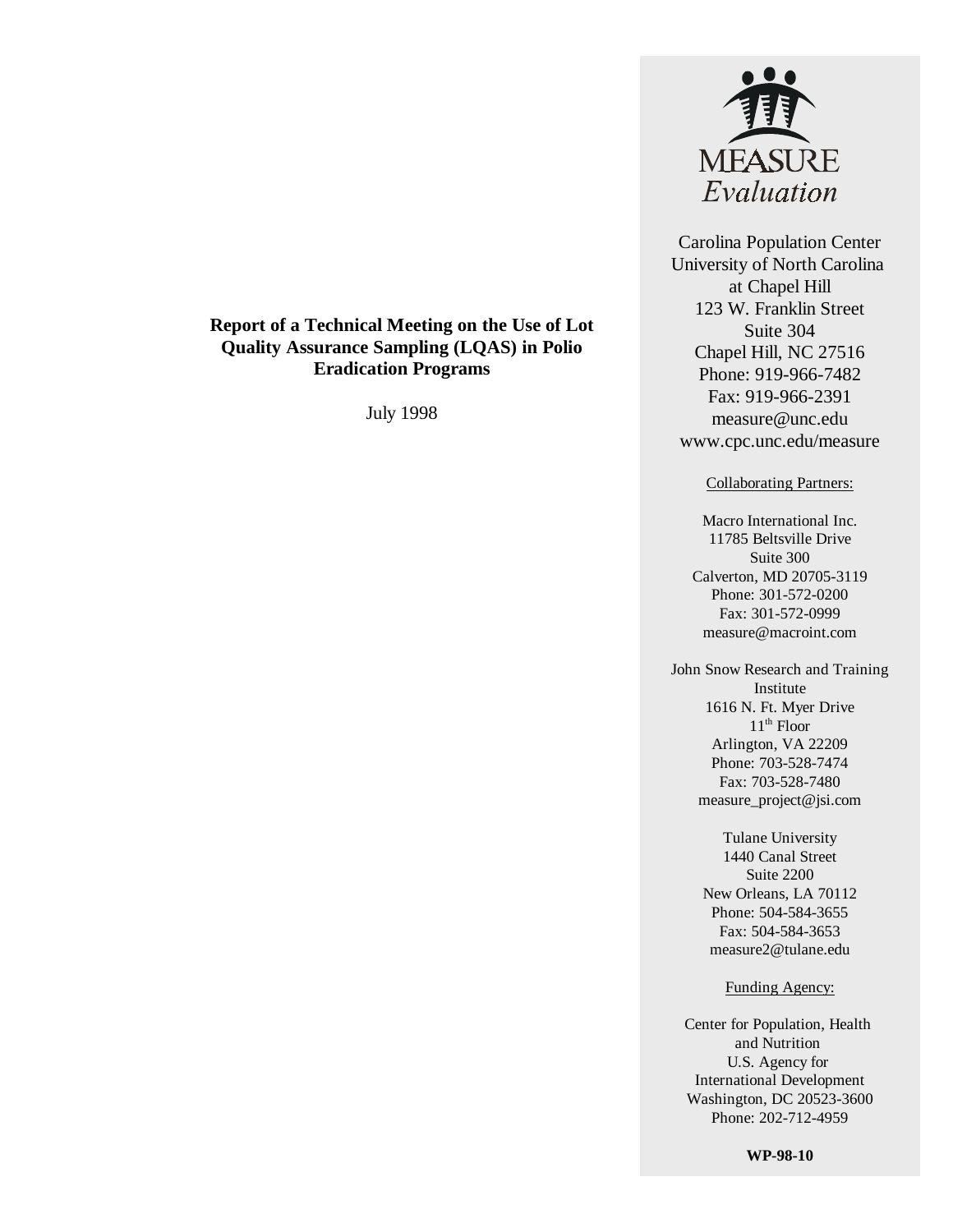The research upon which this paper is based was sponsored by The EVALUATION Project with support from the United States Agency for International Development (USAID) under Contract No. DPE-3060-C-00-1054-00.

ရန်စဉ်စဉ်စဉ်စဉ်စဉ်စဉ်

The working paper series is made possible by support from USAID under the terms of Cooperative Agreement HRN-A-00-97-00018-00. The opinions expressed are those of the authors, and do not necessarily reflect the views of USAID.

The working papers in this series are produced by the MEASURE *Evaluation* Project in order to speed the dissemination of information from research studies. Most working papers currently are under review or are awaiting journal publication at a later date. Reprints of published papers are substituted for preliminary versions as they become available. The working papers are distributed as received from the authors. Adjustments are made to a standard format with no further editing.

A listing and copies of working papers published to date may be obtained from the MEASURE *Evaluation* Project at the address listed on the back cover.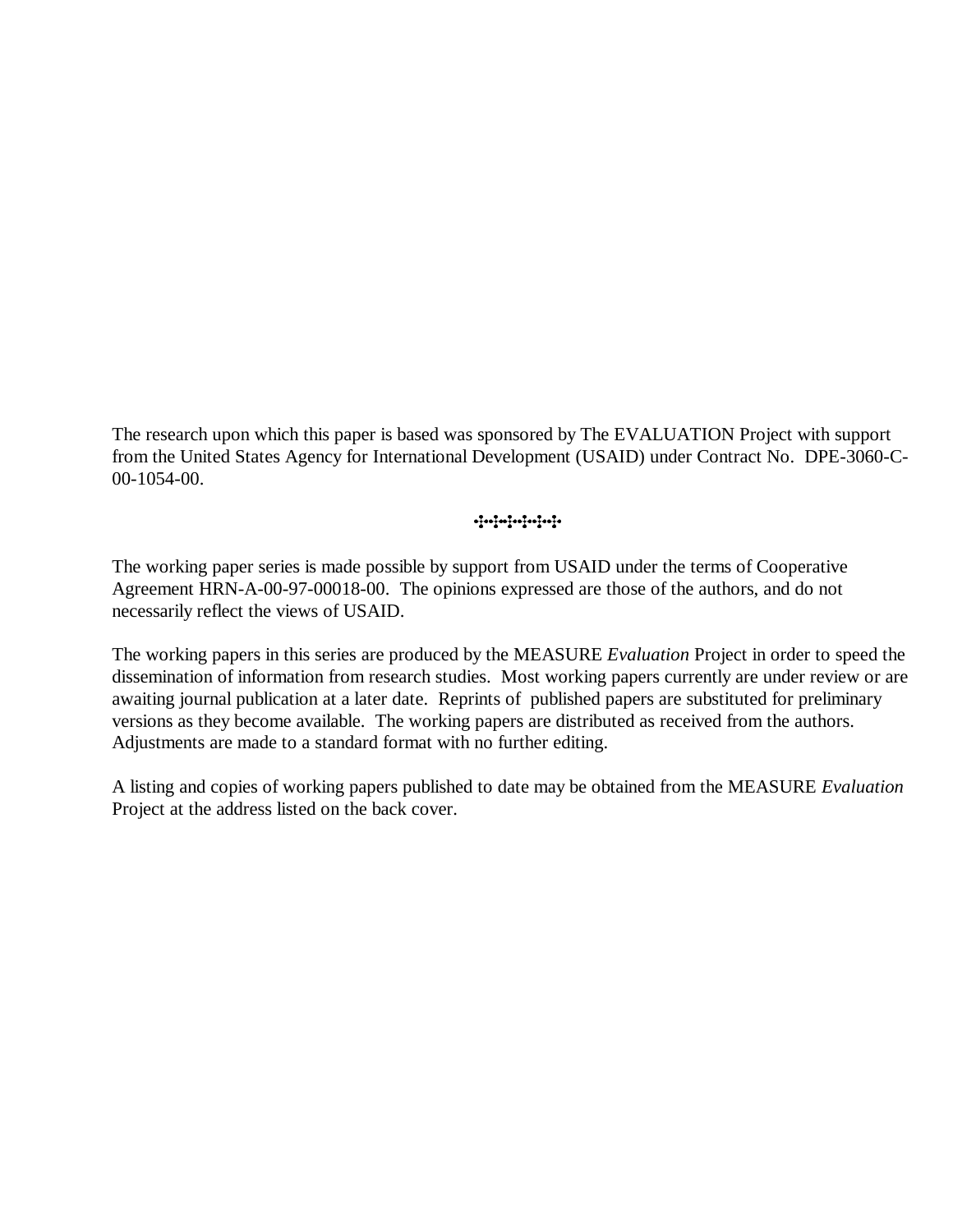# **CONTENTS**

| I.   | The Status of Monitoring and Evaluation in Polio Eradication Efforts  4 |  |
|------|-------------------------------------------------------------------------|--|
| П.   |                                                                         |  |
| III. |                                                                         |  |
|      |                                                                         |  |
|      | Appendix 1 WHO Statement on Rapid Assessment  14                        |  |
|      |                                                                         |  |
|      |                                                                         |  |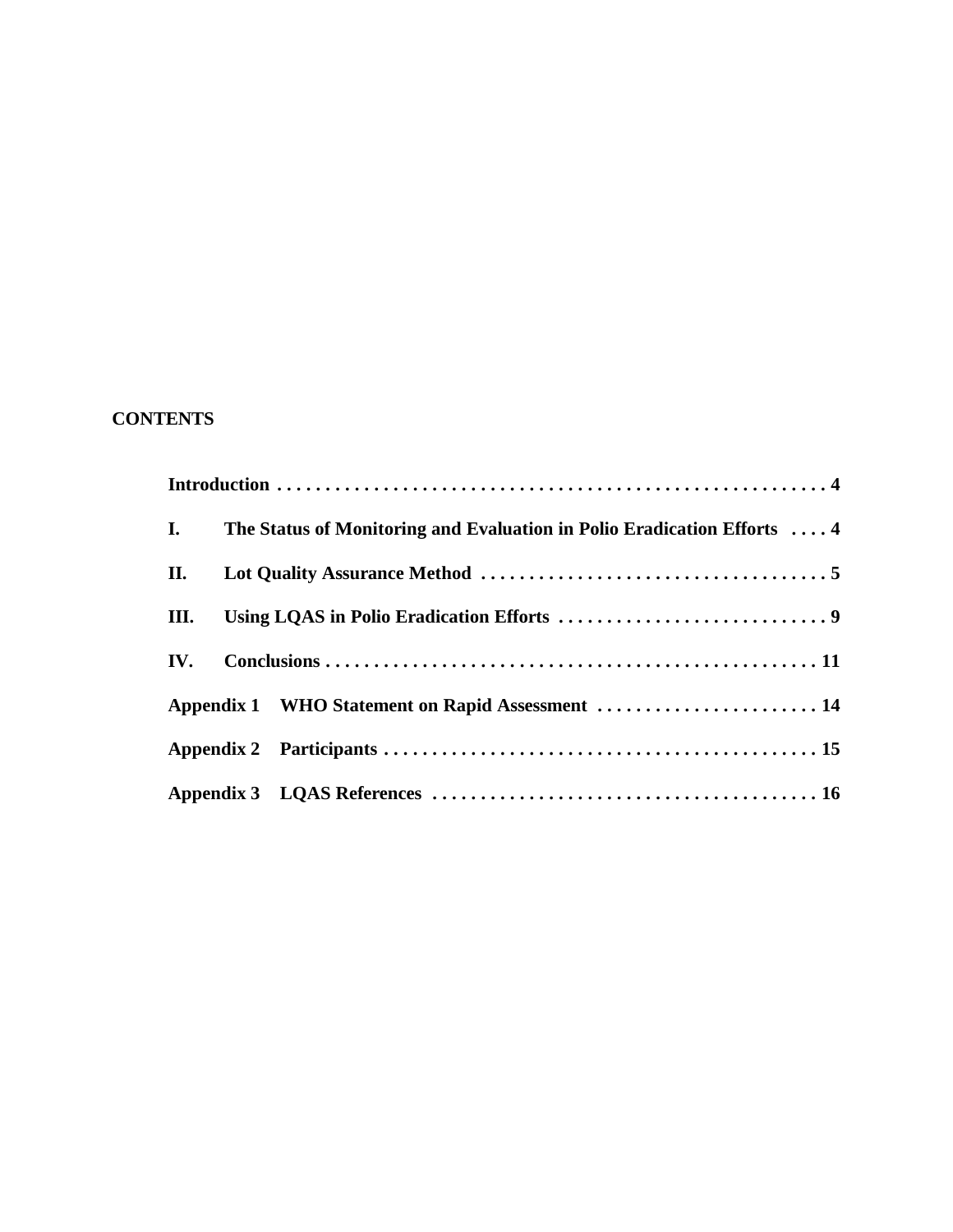# **Introduction**

On June 25, 1998, the United States Agency for International Development (USAID) with the MEASURE *Evaluation* Project hosted a Technical Meeting to discuss the use of Lot Quality Assurance Sampling (LQAS) in polio eradication programs. The meeting was called in response to USAID's and other donors' interest in:

- strengthening monitoring and evaluation of polio eradication activities, and
- applying rapid assessment tools in the health sector (Appendix 1).

LQAS was chosen as the focus of the meeting due to its potential for use in rapid assessment and the relative lack of widespread experience with the method. The aim of the meeting was threefold:

- discuss the strengths and limitations of using LQAS as a rapid assessment tool to monitor polio eradications activities (e.g., National Immunization Days or NIDs);
- define a strategy for assessing the validity and feasibility of LQAS for routine monitoring of polio eradication activities (e.g., NIDs); and
- discuss the validity and feasibility of using LQAS as a rapid assessment tool to monitor performance of other immunization activities.

Participants included representatives from the World Health Organization, the Centers for Disease Control and Prevention, USAID, BASICS, Johns Hopkins and Harvard Universities, Plan International and the MEASURE *Evaluation* Project (Appendix 2). The main discussion points and conclusions of the meeting are reported below.

# **I. The Status of Monitoring and Evaluation in Polio Eradication Efforts**

The need for accurate and timely data to assess polio eradication activities throughout the world is universal. Key questions to be addressed in the context of polio eradication range from the effectiveness of national immunization days to the impact of program activities on the incidence of polio. The choice of appropriate assessment tools and the amount and frequency of data collected depends mainly on program needs and priorities. While every program is different, at a minimum reliable information is needed for three general purposes: monitoring immunization coverage; improving the management and effectiveness of National Immunization Days (NID); and surveillance of acute flaccid paralysis.

Program managers and their partners currently employ a number of methods to monitor and evaluate polio eradication activities.

## Coverage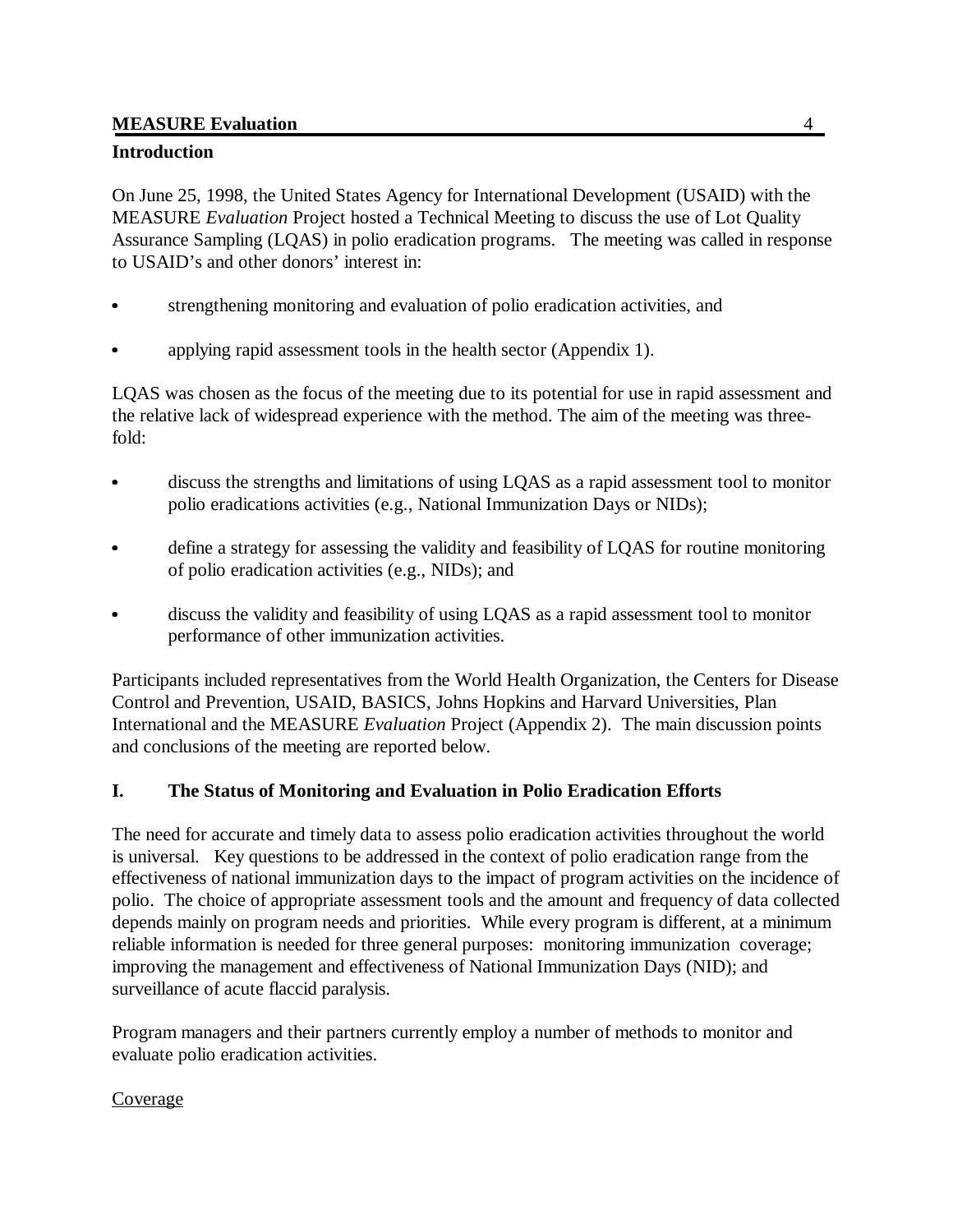Many countries rely on administrative data from NIDs to assess coverage of polio immunization. However, there are problems inherent in the use of administrative data to assess impact. Administrative data can distort coverage estimates when there is confusion about eligible age groups or inaccurate population estimates. In countries where routine data systems are poor and estimates of administrative coverage following NIDs are less robust than expected, supplemental verification activities may be needed for monitoring coverage or certifying the absence of polio.

For example, in countries with low routine coverage, program strategies emphasize repeated National Immunization Days (NID). If surveillance is also weak, data may be needed following each NID to identify groups or areas of low coverage and focus "mop-up" activities between NIDs. Another critical decision in the process of polio eradication in each country is determining when to shift program strategies from repeated NIDs to "mop-up." In the absence of a strong surveillance system, specific coverage data may be needed to make that decision. The 30 cluster coverage survey is sometimes used to validate administrative coverage and identify missed opportunities. However, this technique has limited ability to identify pockets of low coverage when overall coverage is high. It is therefore not the optimal choice for directing future NID or "mop-up" efforts.

#### Monitoring NIDs

When a country conducts a series of National Immunization Days, basic monitoring is helpful for identifying problems in planning and reporting, noting specific areas of inadequate coverage, and predicting the likelihood of polio transmission (BASICS, 1998). In addition, the introduction of systems to monitor the quality and effectiveness of NIDs may be useful in strengthening routine immunization once eradication activities cease. Nevertheless, the use of monitoring and evaluation information before, during and after NIDs is often limited. In practice, establishing and employing reliable methods to gather such data can be overlooked in the build up and execution of these large national events. It often appears that the quality of information at the lower level decreases as eradication fervor increases.

## Surveillance

In most countries surveillance of acute flaccid paralysis is underway, but the scope and reliability of surveillance systems vary greatly. Surveillance systems are mainly facility-based and polio cases are not always presented at the health center. In countries with poor access to health services or low utilization, it may be necessary to gather information on cases of acute flaccid paralysis directly from communities.

## **II. Lot Quality Assurance Method**

## Description of the lot quality method

Lot Quality Assurance Sampling (LQAS) was developed in the 1920s as a quality control technique for goods produced on a factory assembly line. It was used to examine a small number of units randomly selected from each lot. If the number of defective items in that small sample exceeded a predetermined number, the lot was examined more closely and either repaired or discarded. Otherwise the lot was accepted. The number of units tested and the maximum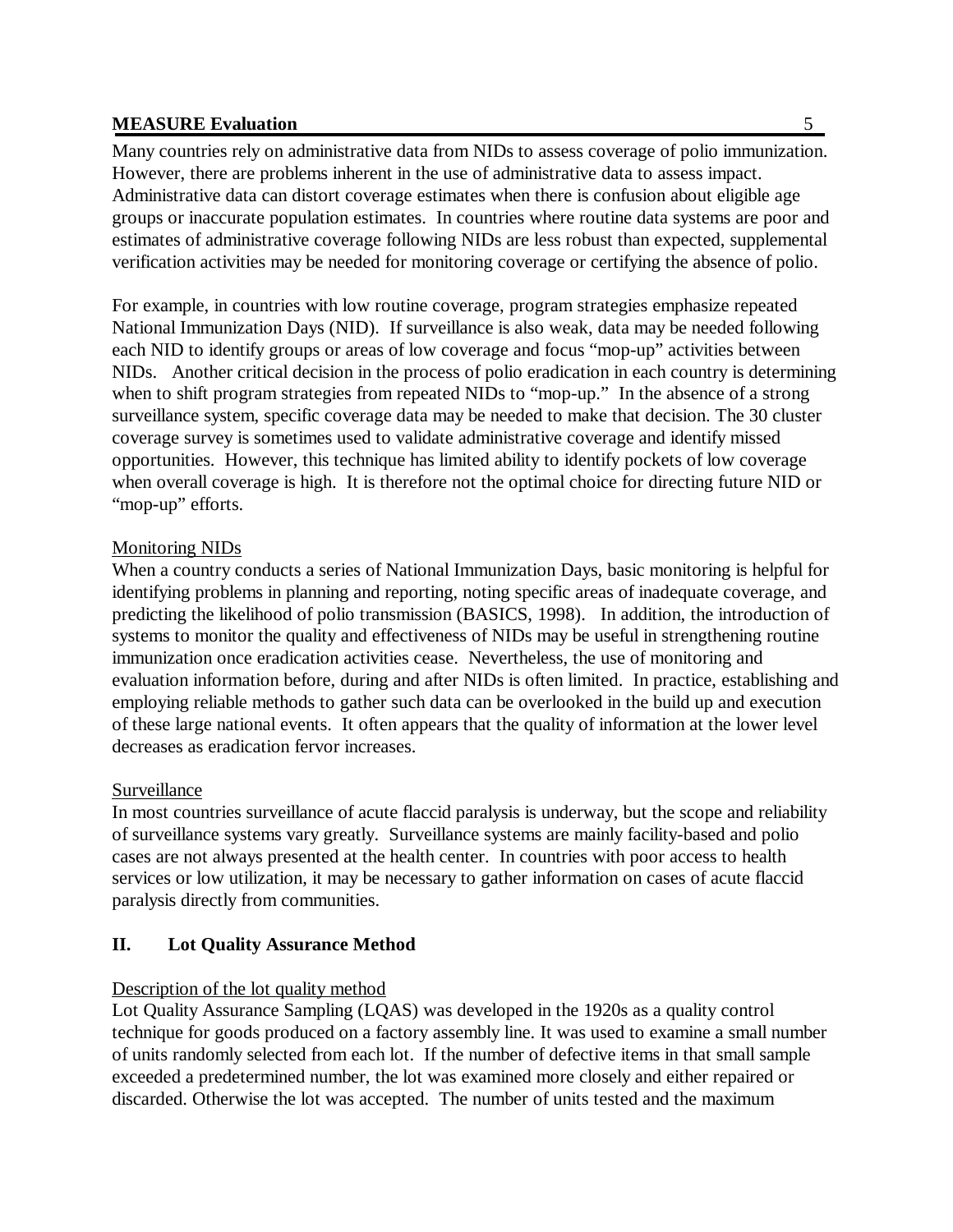found in Appendix 3.

allowable number of defects were determined to ensure that there was a high probability that the lots accepted contained no more than a specified proportion of defective goods, and that the lots rejected contained a relatively high proportion of defective goods. Since the 1980s, use of LQAS in health assessment has increased. In 1991, WHO identified LQAS as one of the more practical rapid assessment methods and encouraged further study. For examples of LQAS application in

LQAS is a method that combines two standard statistical techniques: stratified random sampling for data collection, and one-sided hypothesis testing for data analysis. The technique provides minimal amount of information from each lot to determine whether the level of "defectives" is likely to be above a given threshold. The sample selected from each lot is quite small.

the health field, see Robertson, S, M. Anker et. al, 1997. A list of references relating to LQAS is

The first step in employing LQAS is to divide the study population into useful lots such as villages or facility catchment areas. After defining the lots, an upper threshold is set for the proportion of allowable defects in accepted lots and a lower threshold is set for the proportion of "defects" in rejected lots. Once upper and lower thresholds are determined, LQ tables or Operating Characteristic Curves (OC Curves) are used to define the sample size and the maximum allowable defects that correspond to the chosen thresholds. A random sample is then taken from each lot, and the lot is rejected if the number of defects exceeds the maximum specified limit. To reduce cost, it is possible to stop the survey as soon as the number of defects exceeds the specified limit. However, if a survey also seeks to obtain an overall estimate of performance among all the lots, sampling should be completed.

## Experience with LQAS in the health sector

LQAS has been employed for a range of purposes, some of which are listed below:

- assessing immunization coverage;
- monitoring immunization program performance in Southeast Asia, Peru and the United States. In this case, supervisors sampled records to assess compliance with immunization protocols. The number "defective" or incorrect procedures allowed per lot was set to determine whether a facility (or lot) was accepted or rejected;
- $\bullet$  assessing compliance with policy such as patient screening practices or immunization administration;
- identifying areas of high incidence of specific diseases (e.g., to assess program impact);
- $\bullet$  Private Voluntary Organizations (PVO/NGO) have used LQAS in remote areas in Latin America and Africa for health service and system development. LQAS was employed to determine if local health worker coverage was adequate and assess the technical quality of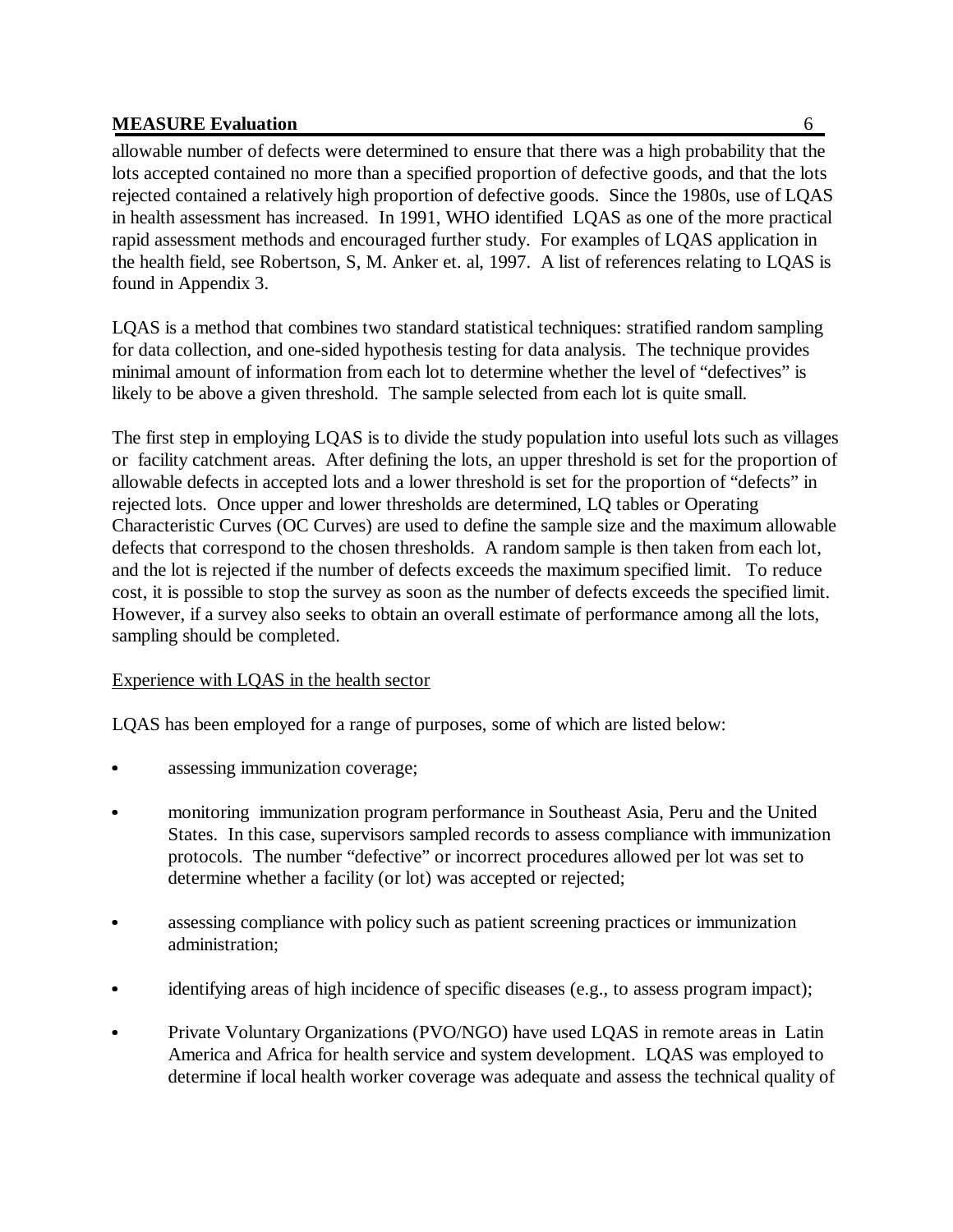a range of basic services. Results were used to help make decisions at the local level about directing additional support to specific health workers.

- $\bullet$  In Guatemala, NGO supervisors were trained in the use of LQAS to assess immunization coverage and CDD/ORT interventions. Used routinely, this approach enabled supervisors to identify problems with health worker training and populations at risk for vaccine preventable diseases. The method also identified health workers with good practices who were then used to upgrade skills of fellow workers.
- $\bullet$  BASICS employed LQAS in 1998 in Bangladesh to identify specific areas of low polio immunization coverage in urban areas. A 30 cluster survey was unable to provide sufficient information to locate potentially high areas of polio transmission. LQAS was chosen because of its reliance on small sample sizes, ease of administration and the ability to analyze data quickly and act on it. Results were used to strengthen supervision in low coverage areas. The LQAS survey in Bangladesh was also used to build capacity for conducting similar surveys in other areas. Field staff commented that the greatest difficulty associated with the application of LQAS is the determination of sample size.

### **Characteristics of LQAS**

- LQAS is a statistically valid form of stratified random sampling that enables conclusions to be drawn from small samples. Hence, LQAS is cost effective when the cost per subject is high. LQAS is not cost effective or practical for use in remote rural areas where populations are widely scattered.
- $\bullet$  LQAS is an approach used to screen for specified attributes such as coverage. It is employed with the intention of classifying "good" lots and "bad" lots, or in the case of immunization activities, areas of acceptable levels of coverage from areas with low coverage. It is useful when there are specific targets to be achieved because it enables managers to assess the program performance.
- $\bullet$ LQAS is unable to detect "poor" quality unless it is defined to be much inferior to "good" quality. Specifically, LQAS can distinguish between 70 percent coverage and 40 percent, but not between 70 percent and 60 percent coverage.
- In employing LQAS, it is important to be clear about the primary purpose of the application.
- LQAS is most efficient if the distribution of attributes being measured are homogenous within lots.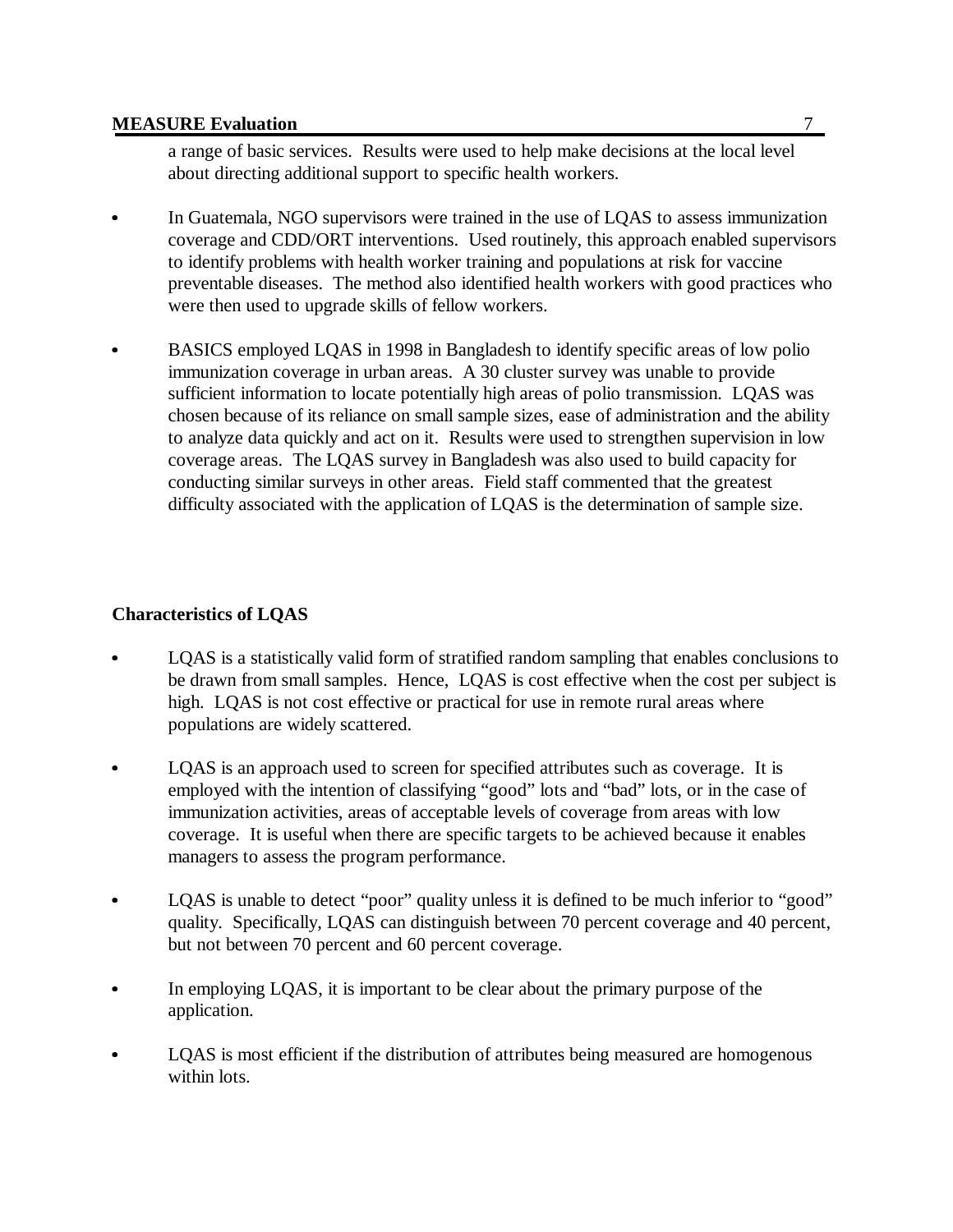#### Sampling

- Sampling is one of the most complex aspects of using LQAS. Technical guidance in setting the thresholds and determining the sample size is often required. Specially prepared tables or operating characteristic curves are used to identify the appropriate sample size and the number of allowable defects in the sample. These tables and operating curves are available in a number of published documents.
- $\bullet$  If there is no reliable population registry to use as a sampling frame, it is possible to use a modification of the 30 cluster sampling method to identify units.
- If thresholds are not set carefully, there is a possibility of misclassifying acceptable services and wasting funds trying to address problems that do not exist. Since both sensitivity and specificity should be emphasized, it is necessary to have some knowledge of the expected overall outcome in order to set appropriate thresholds.
- $\bullet$  The way in which lots are defined can affect the outcome of the study. In the health field, for example, the more homogeneous the population within each lot with respect to exposure to disease or access to health care, the more likely it is that a small sample will be indicative of the entire lot. If lots are too broadly defined for the characteristic under study, subgroups within a lot with different characteristics may be overlooked.
- LQAS is not only used to identify high risk populations, *per se*. It should be used to identify where a health intervention is not being implemented appropriately. If a lot is heterogenous, it may be practical to stratify the lot.

## Data collection

- Like many survey techniques, LQAS requires motivated and well-trained data collections staff.
- It is possible to end data gathering when the number of "defects" found in a lot have surpassed the allowable number. In effect, one can use even smaller sample sizes than specified in the plan to draw conclusions.

#### **Analysis**

- Interpretation of the data collected using LQAS is relatively easy and quick.
- Once classification of lots is completed, it is possible to aggregate the results to get an overall estimate of the attribute under study. For example, when measuring immunization coverage, lots can be aggregated to provide an overall measurement of coverage for the combined lots. This level of analysis is likely to be performed by program managers and can be accomplished easily with a calculator or a computer spreadsheet program.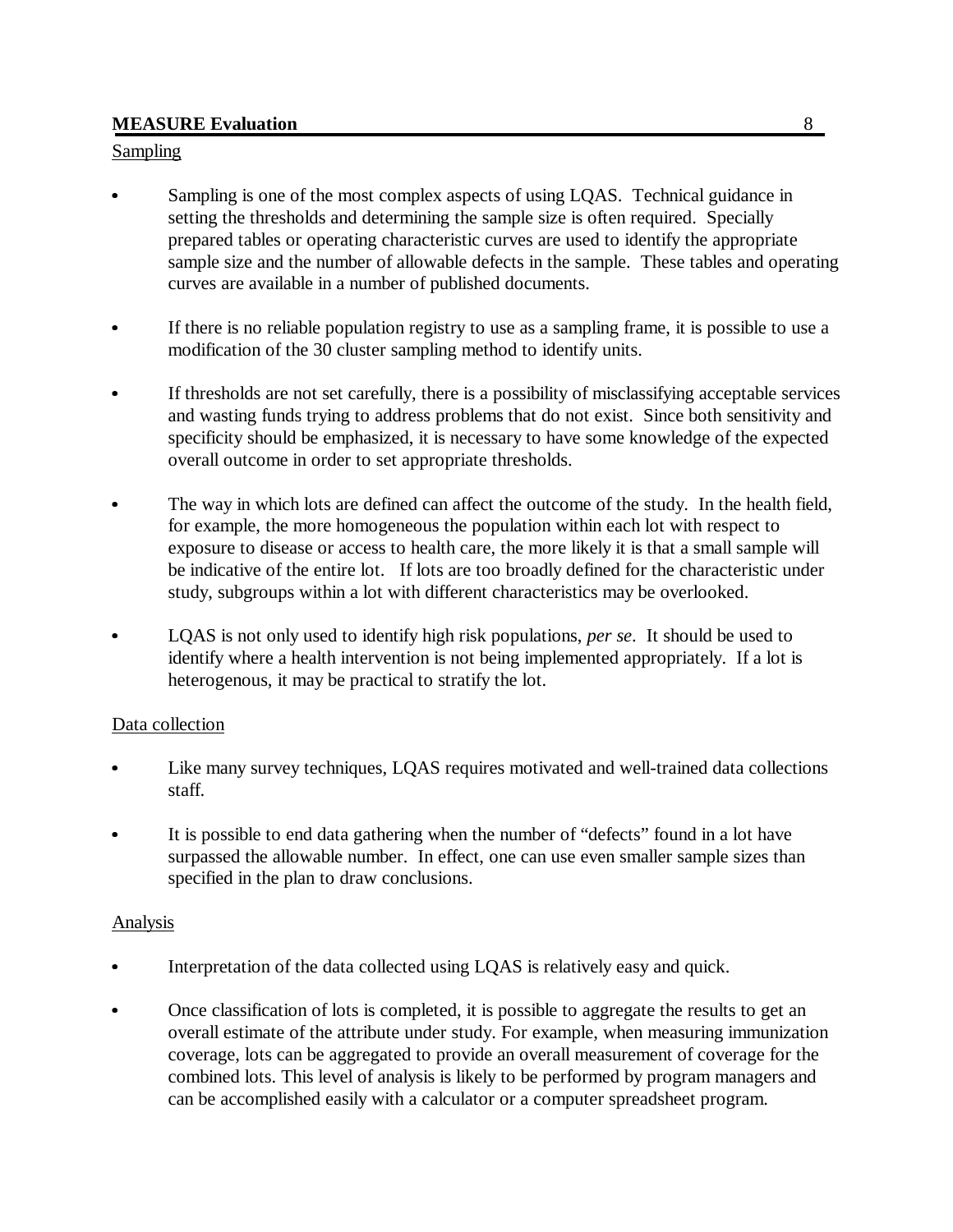### Limitations

- Technical support is usually required to develop a sampling plan and determine the sample size.
- Current literature on the use LQAS is not as accessible to potential users as it could be. Interpretation of available LQAS tables is often difficult.

### Routine use

- LQAS has been used mainly as a survey tool. There is little experience to date of its use in routine data systems. However, participants felt that it has potential for use in routine monitoring and evaluation. For example, LQAS could be used by supervisors over time to assess performance or compliance with policies through observation, exit interviews, or record review. As noted above, LQAS has been used in routine immunization programs to review records and events and detect problems with dose intervals.
- $\bullet$  Whether for routine or research application, it is necessary to develop and test some generic guidelines to make the method more accessible to field-based workers.
- There are other sampling methods, such as Control Charts, that may be superior to lot sampling methods for use in routine monitoring.

## **III. Using LQAS in Polio Eradication Efforts**

Participants discussed a range of potential applications of LQAS for meeting the monitoring and evaluation needs in polio eradication programs.

Data needs in polio eradication are increasing

In the early stages of eradication programs, there is a danger of introducing too many measurement activities. Often it is more practical to act rather than measure progress. However, as polio eradication programs advance, the demand for precise information increases. Starting early and establishing some local systems to assess progress and provide data is advisable.

Identify pockets of low coverage between National Immunization Days

Information is needed to assess the effectiveness of NIDs. Problems found in the use of administrative data might indicate a need for more precise tools to assess the impact of NIDs and improve the coverage of subsequent NIDs. LQAS could be used after the first in a series of NIDs to identify areas of low coverage or specific populations that are being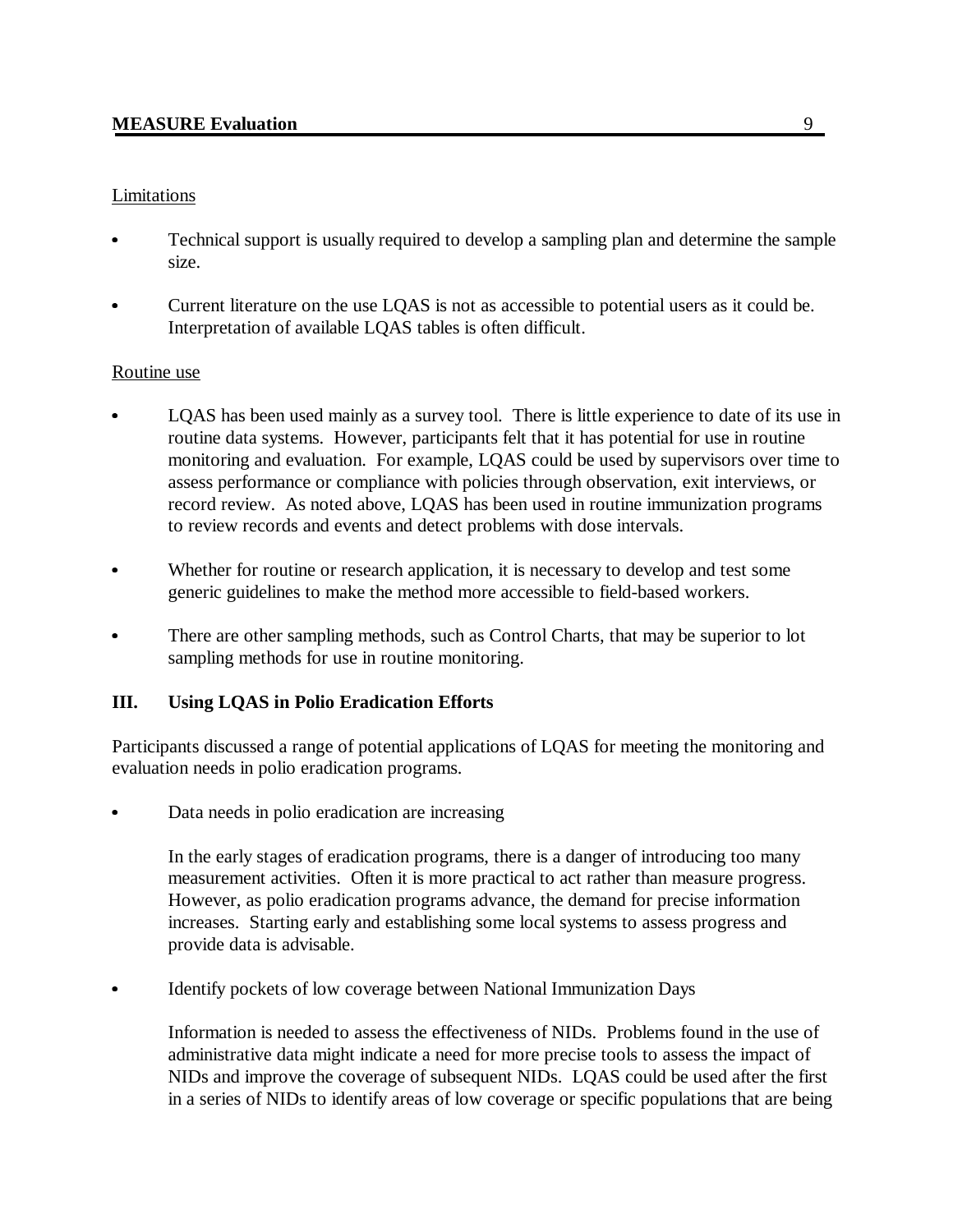missed by NID activities. While it may be difficult to gain acceptance of the need for post-NID evaluation, LQAS may provide a simple and rapid tool that will not distract program managers from preparing for the next NID. In the same light, LQAS may be useful for confirming suspected areas of low coverage such as border areas and slums, and quantifying the level of risk.

Identify areas of high risk of polio transmission to focus mop-up

For the purpose of polio eradication, WHO currently defines high risk areas (or those where polio virus is likely to be circulating) as:

- 1. Areas of low coverage
- 2. Areas with transient populations
- 3. Densely populated urban and peri urban areas
- 4. Areas with poor sanitation
- 5. Areas with poor access to health care.

As polio moves from an endemic to an epidemic state, it becomes increasingly necessary to be able to identify these high risk areas to determine appropriate interventions. LQAS might be useful for identifying areas of low coverage and assist in focusing future NID activities.

Identify areas of high risk of polio transmission, marking a change in strategy

National Immunization Days are usually sequential, occurring 4-6 weeks apart. Once a country has achieved sufficient coverage with NIDs, it is recommended that the eradication strategy focus on intensive, door-to-door immunization in areas of expected low coverage (or mop-up). In South America where polio eradication is well advanced, surveillance data was used to identify areas of high risk and determine when to stop NIDs and begin mop-up. This evaluation approach is not feasible in many parts of the world, particularly in subSaharan Africa, where surveillance systems are still underdeveloped. In these countries, LQAS could be used to assess coverage levels and determine when to shift from a NID to a mop-up strategy.

If thresholds were set for coverage levels indicative of "high risk," LQAS could be used to identify those areas during program strategy reviews. Guidelines could then be developed to guide program activities.

Application to measles control and eradication

The use of LQAS may increase in importance should a global measles eradication program begin. Measles vaccine is not as easy to administer as polio vaccine and may require more focused program activities. In addition, measles is more infectious than polio, and its eradication will require high and consistent coverage to interrupt transmission. Precise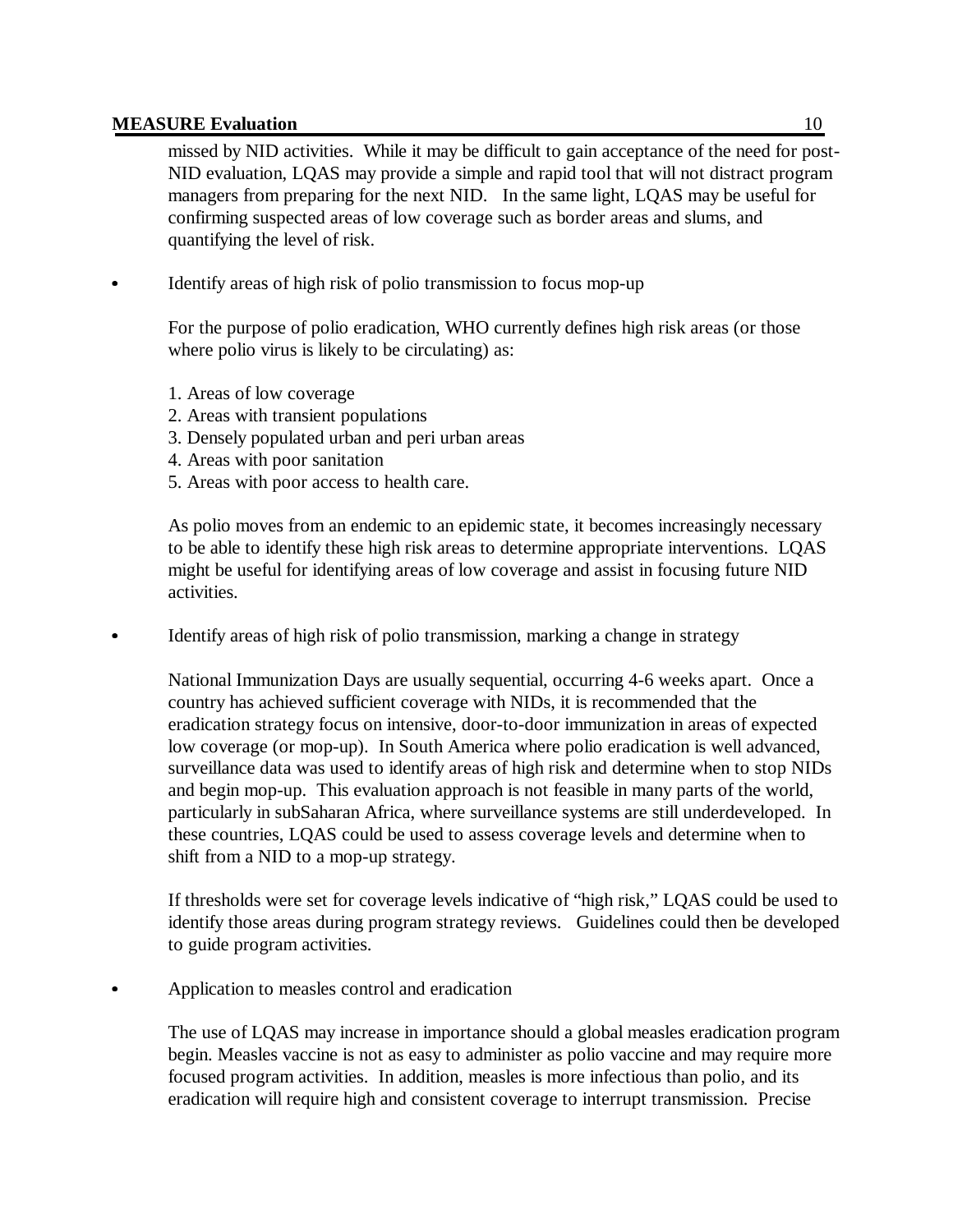"mop-up" activities will become increasingly important as will timely access to reliable data on areas of high risk for measles transmission.

- LQAS would not be useful for validating national coverage estimates.
- The potential for using LQAS for surveillance of acute flaccid paralysis is limited. Occurrence of paralytic polio is too rare to be usefully detected with LQAS.

### **IV. Conclusions**

 $\bullet$ 

#### Conclusions related to LQAS generally

- While there is heightened interest in LQAS and its potential application in the health field, the method needs to be put on a firmer footing. Potential users need to be aware of appropriate uses of LQAS, and its limitations. More attention is needed to defining the potential applications of LQAS in different contexts.
- The MEASURE Project might consider assessing the potential of LQAS in routine monitoring of basic health services. Field experience is needed to determine the extent to which LQAS can be used routinely and when it is most appropriate. For example, MEASURE could explore what role LQAS could play in results-based supervision.

Other questions to be addressed related to routine use include:

- 1. What are the main threats to securing valid results using LQAS?
- 2. How much supervision is required to ensure the quality of the data?
- 3. What is its potential for use in program management, feedback and problem solving?
- 4. How would a district manager apply and use data generated from LQAS?

There is a need for more awareness and consensus on these issues. The MEASURE Project could conduct case studies on routine use of LQAS for inclusion in a field guide and to raise awareness of the method. There are many opportunities for collaboration with other groups (e.g. PVOs) for applying LOAS in routine supervision or facility-based monitoring systems.

- There is very little information on the cost of conducting one-time or repeat surveys using LQAS. Cost is an important factor to be assessed in any implementation test or case study.
- There was a general consensus that user-friendly generic guidelines on LQAS are needed both for use of LQAS in surveys and routine monitoring. Given current trends in health system decentralization and results-oriented programming, the need for simple rapid assessment tools is increasing. District level staff are now expected to monitor changes in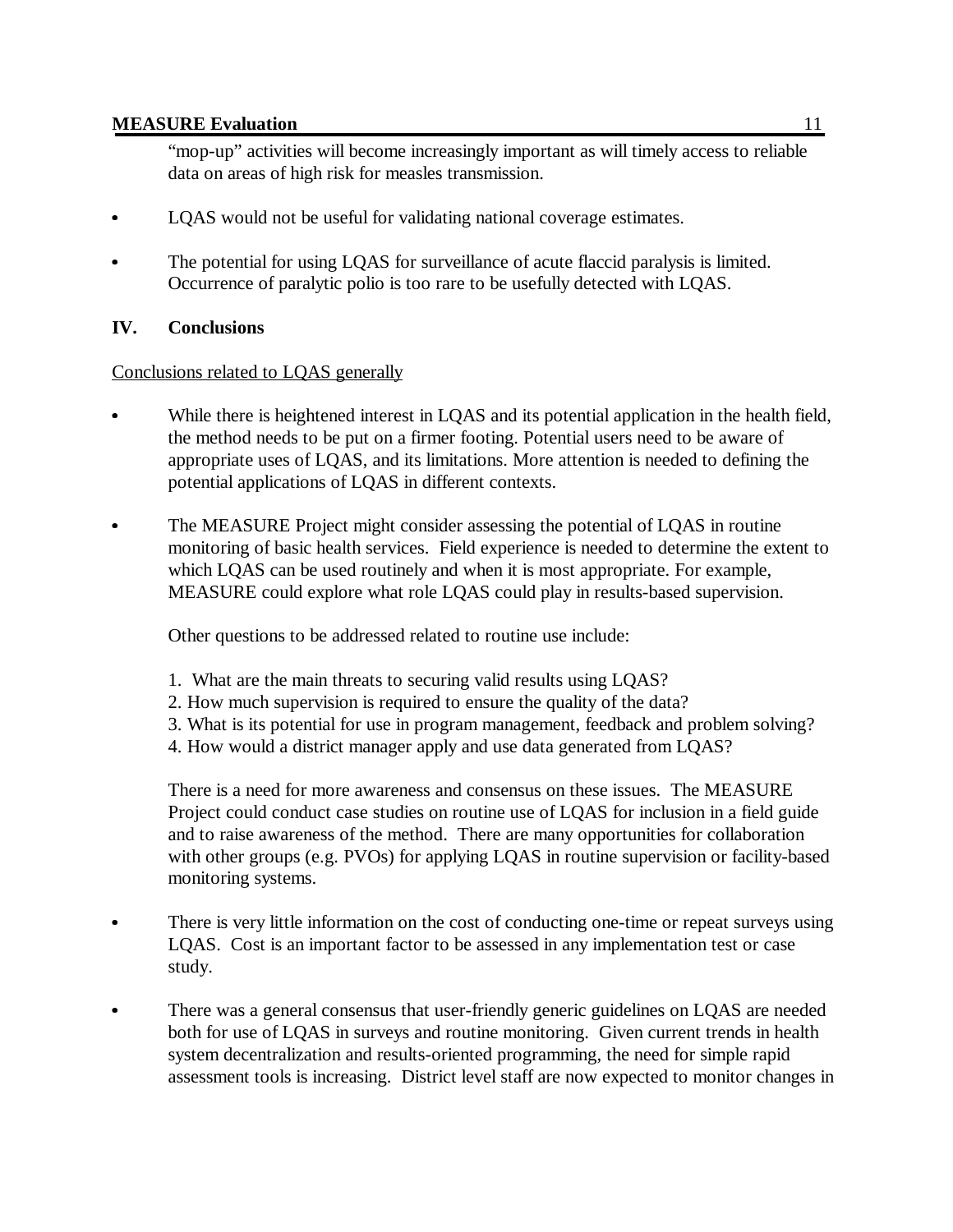$\bullet$ 

quality and access of health services. Guidelines for using LQAS would facilitate its application at community level by supervisors and program managers.

LQAS guidelines should include information on defining lots, setting thresholds, choosing the sample size, interpreting the decisions rules and errors and analyzing, presenting and using data. A slide rule could be designed and included as part of a manual to make the sampling method accessible to field workers.

The MEASURE Project might consider composing these guidelines, and identify opportunities to test them. This type of manual might also summarize lessons from the field tests and other experiences with LQAS to clarify its purpose and potential range of uses. Guidelines should also highlight possible operational problems.

 Related to user guidelines, the MEASURE Project might also develop a Trainers Guide and spreadsheet to facilitate data entry and analysis at the level of aggregation.

# Conclusion related to use of LQAS in polio eradication

- Guidance or guidelines that focus on monitoring and evaluation for polio eradication may be needed. Such a "cookbook" might help program manager define a minimum package of critical information needed for decision making, determine at what level information is needed and how to prioritize data gathering. These  $M & E$  guidelines should include a list of possible indicators, identify those of highest priority and suggest methods for gathering data to assess them.
- $\bullet$  Guidance and advice is needed with respect to possible LQAS applications in polio eradication efforts. For example, only countries without a strong surveillance system may require rapid assessment techniques to identify areas of low coverage. M  $&E$  guidelines might also provide criteria for defining high risk populations and decision trees for program strategies based on the results of studies employing LQAS. The guidelines should include information on the different uses of LQAS and the standard 30 cluster survey, and when they can and should be combined.
- LQAS is potentially a very useful tool for defining high risk populations between NIDs.
- LQAS may also have potential in determining when to make the transition between NIDs and mop-up strategies, and focusing mop-up efforts.
- Using LQAS to identify areas of high risk of polio transmission may require different steps. Tracer indicators could be used to identify these areas. A subsequent step would entail an assessment of more specific indicators. Definitions of high risk must be specified before using LQAS for this purpose and should be part of the follow-up to this technical meeting.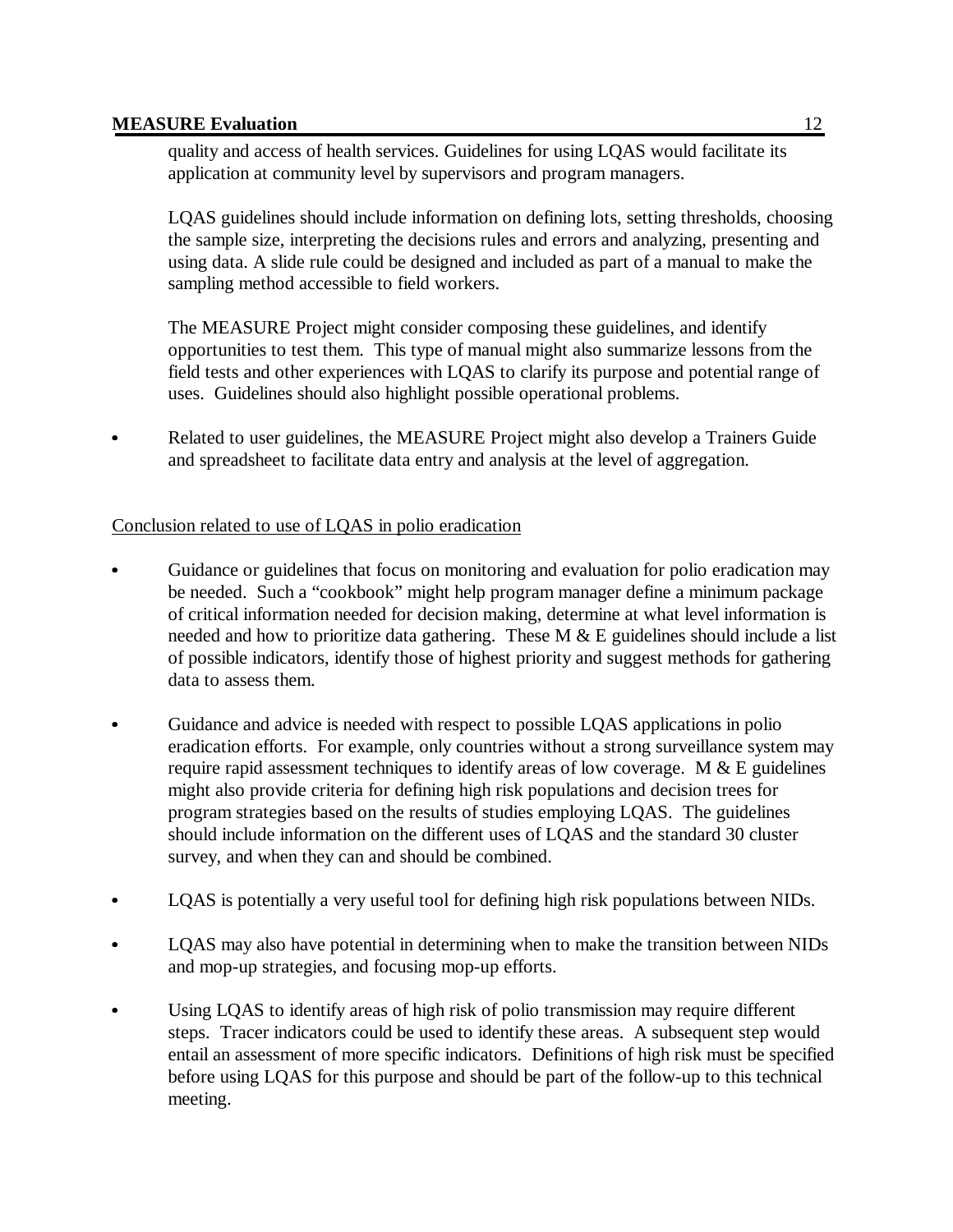- LQAS may have potential for use in routine monitoring of polio eradication and other immunization activities.
- $\bullet$  LQAS could be used to assess whether publicity campaigns reached certain areas and whether people knew about the NID.
- $\bullet$  LQAS could be used to assess the process of conducting NIDs if performance at vaccination sites cannot be evaluated. Areas to evaluate might include: vaccine availability, health worker knowledge, cold chain functions, use of expired vaccines, etc.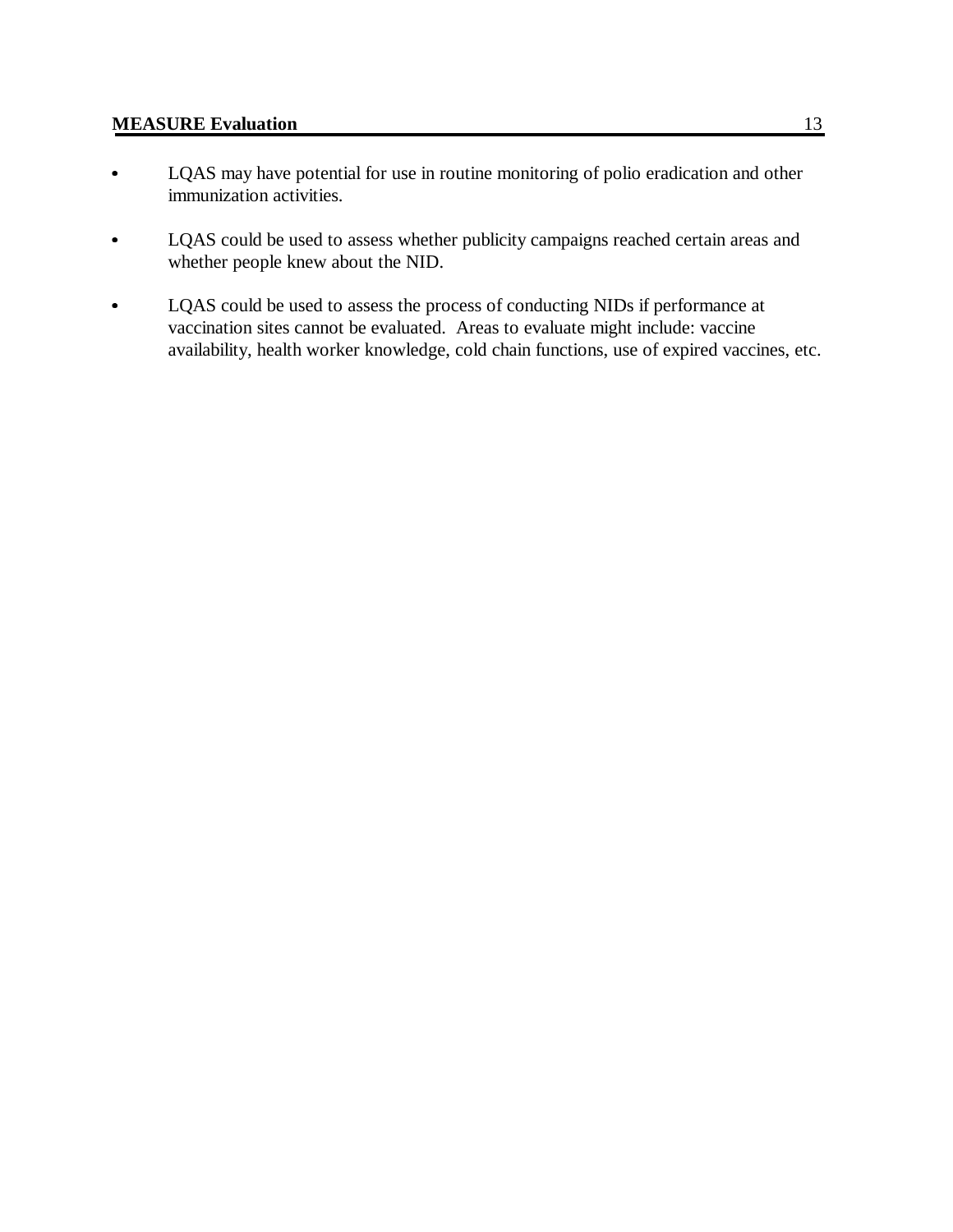#### **Appendix 1 WHO Statement on Rapid Assessment**

In a 1990 meeting on Rapid Assessment sponsored by the World Health Organization, it was concluded that:

- Rapid assessment methods are useful and efforts should be made to improve their validity and field level applicability;
- Quantitative and qualitative tools are complementary and their dual use strengthens assessment activities;
- Identifying the appropriate use of rapid assessment techniques in special situations is partly dependent on the amount of time available for decision making.
- High standards and scientific objectivity is required for any assessment process. Ī
- Rapid assessment is not an excuse for a quick and dirty approach.  $\ddot{\bullet}$
- Logistics should not undermine quality and objectivity in rapid assessments.

Source: Anker, M., "Epidemiological and Statistical Methods for Rapid Health assessment Introduction", *World Health Statistics Quarterly*, 44(3): 94-97 (1991).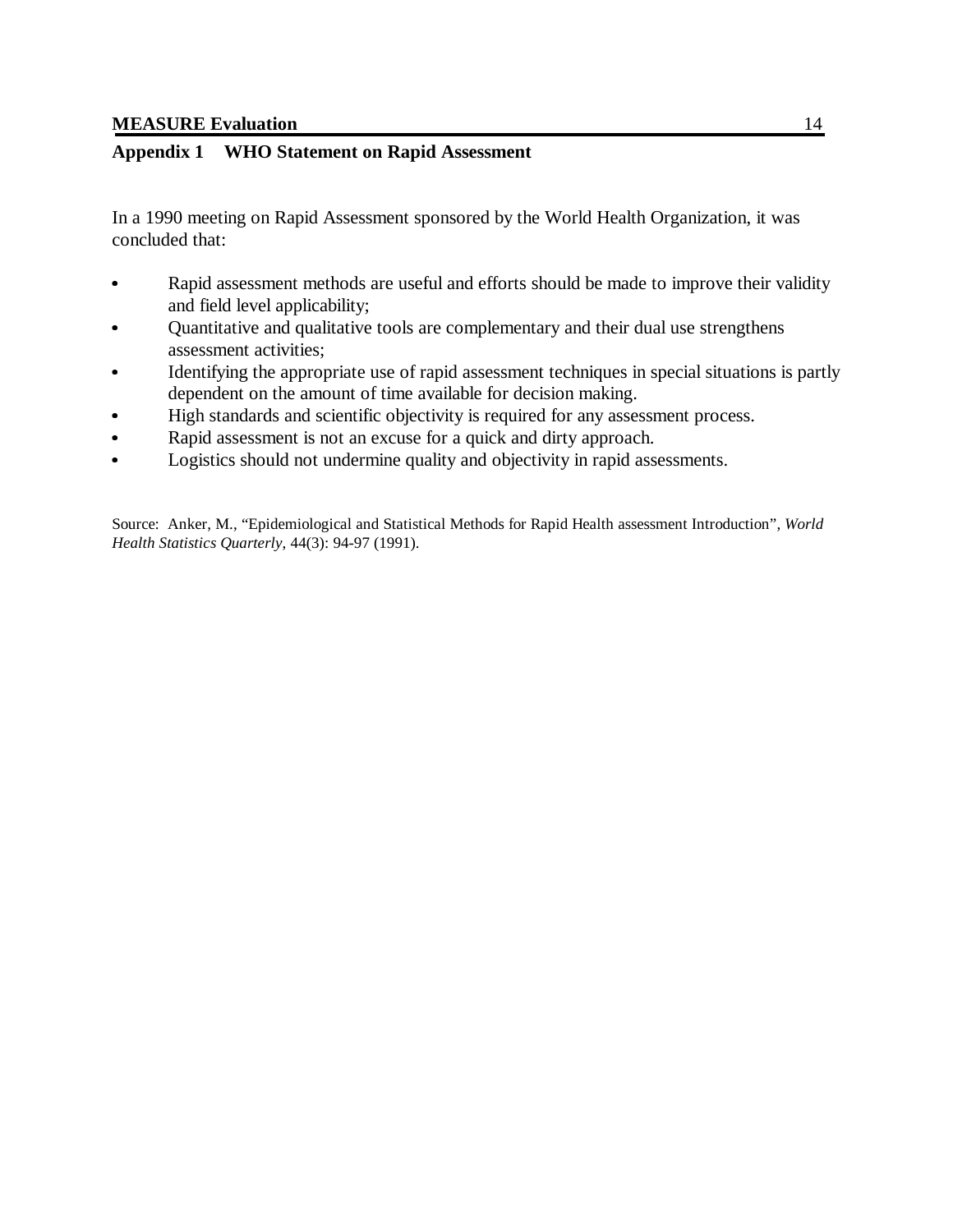#### **Appendix 2 Participants**

Martha Anker Marcelo Pagano Epidemiological Surveillance/Epidemic Response Harvard University School of Public Health World Health Organization 667 Huntington Avenue Avenue Appia, 1211 Geneva 27 Boston, MA 02115 (41 22) 791 2380 or 4551 (617) 432-1056 ankerm@who.ch pagano@hsph.harvard.edu

Ruth Bessinger William Reinke MEASURE *Evaluation/*JSI Johns Hopkins University Arlington, VA 22209 615 Wolfe Street (703) 529-7474 Baltimore, MD 21205 ruth\_bessinger@jsi.com (410) 614-3000

Elizabeth Holt Technical Advisor Robert Steinglass The MEASURE Project BASICS Project USAID - G/PHN/HN/PSR, RRB 3.07 - 085 1600 Wilson Blvd, Suite 300 Washington, DC 20523-3600 Arlington, VA 22209 (202) 712-0667 (703) 312-6800 eholt@usaid.gov rsteingl@basics.org

Eckhard Kleinau George Stroh MEASURE *Evaluation/*JSI Division of International Health (703) 528-7474 Atlanta, Georgia 30333 ekleinau@jsi.com (404) 639-4363

Anne LaFond MEASURE *Evaluation/*JSI Youssef Tawfik 1616 N Fort Myer Dr (11th floor) BASICS Project Arlington, VA 22209 1600 Wilson Blvd, Suite 300 (703) 528-7474 Arlington, VA 22209 anne\_lafond@jsi.com (703) 312-6800

John Murray BASICS Project Joe Valadez (703) 312-6800 Washington, DC 20006 jmurray@basics.org (202) 955-0070 ext 15

Ellyn Ogden Polio Eradication Coordinator USAID - G/PHN/HN/CS, RRB 3.07-062 Washington, DC 20523-3600 (202) 712-5891 eogden@usaid.gov

1616 N Fort Myer Dr (11th floor) Department of International Health wmreinke@aol.com

1616 N Fort Myer Dr (11th floor) Epidemiology Program Office (MS-C08) Arlington, VA 22209 Centers for Disease Control and Prevention gxs1@cdc.gov

ytawfik@basics.org

1600 Wilson Blvd, Suite 300 PVO/NGO Networks for Health Arlington, VA 22209 1620 I Street, NW, Suite 900 JosephValadez@compuserve.com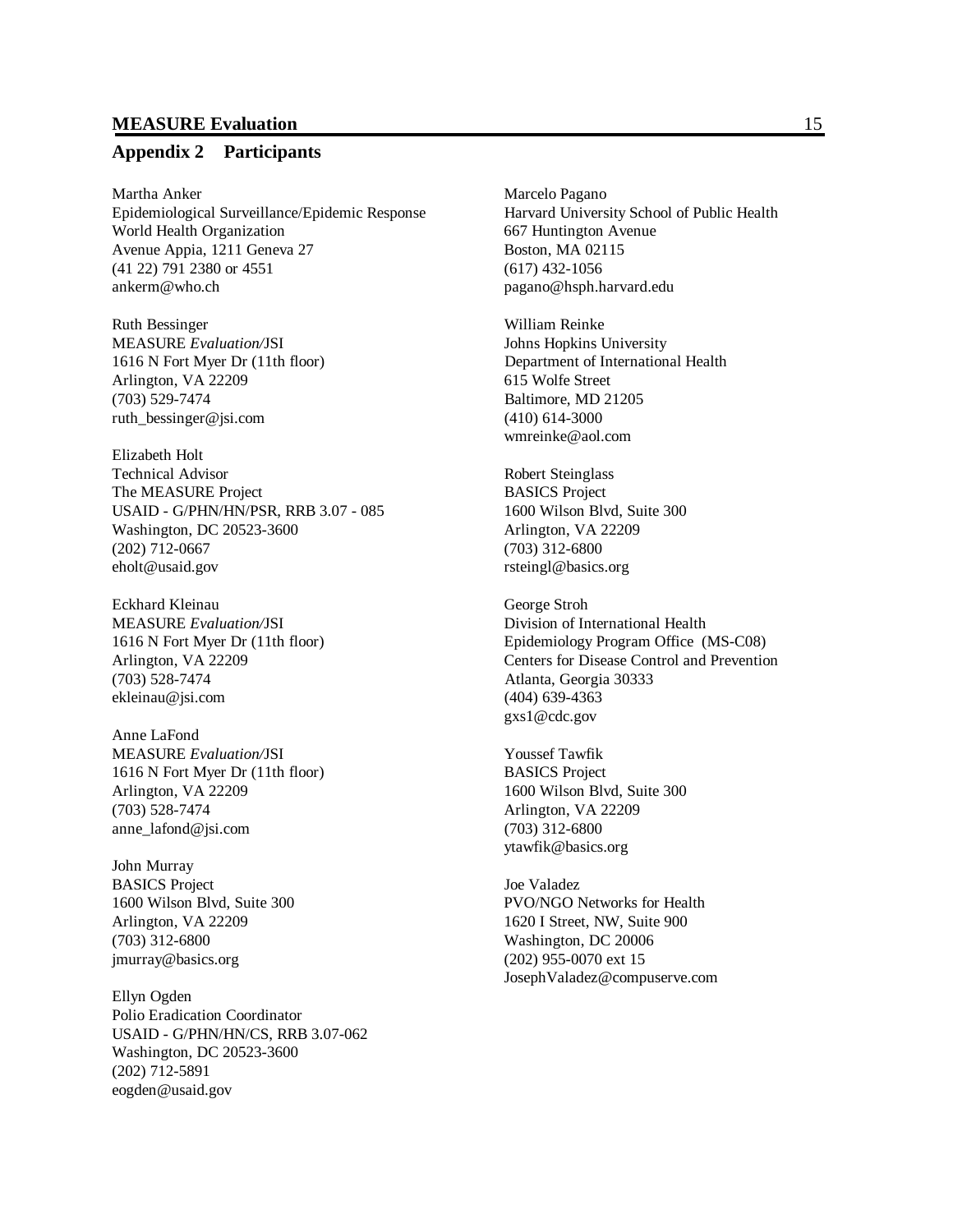#### **Appendix 3 LQAS References**

Ballard, J.E. et al. Assessing influenza immunization rates in Medicare managed care plans: a comparison of three methods. *Jt Community J Quality Improv*, 23(8):434-442 (1997).

Carnell, M. & Roy, B. Lot quality assurance sampling: a tool used for improving urban immunization management in Bangladesh. In: *Abstracts of the Annual Meeting of the National Council for International Health*. Washington DC, USA. 1995.

Galvao, L. & Kaye, K. Using lot quality assessment techniques to evaluate quality of data in a community-based health information system. *Tropical Doctor*, 24(4):149-151 (1994).

Huang, Z. et al. The use of finite population sampling and lot quality assurance sampling in estimating immunization coverage rates in townships. *Chinese Journal of Epidemiology*, 15(2): 174-176 (1994).

Lanata, C.F. et al. Lot quality assurance sampling in health monitoring. *Lancet* i:122-123 (1988).

Lanata, C.F. & Black, R.E. Lot quality assurance sampling techniques in health surveys in developing countries: advantages and current constraints. *World Health Statistics Quarterly*, 44:133-139 (1991).

Lemeshow S. & Stroh, G. Quality assurance sampling for evaluating health parameters in developing countries. *Survey Methodology*, 15(1): 71-81 (1989).

Lemeshow S.& Taber, S. Lot quality assurance sampling: single- and double-sampling plans. *World Health Statistics Quarterly,* 44:155-132 (1991).

Lot Quality Assurance survey to assess immunization coverage, Burkino Faso. *Weekly epidemiological record,* 70:261-268 (1995).

*Monitoring immunization services using the Lot Quality Technique*. World Health Organization, Geneva, Global Programme for Vaccines and Immunization, Vaccine Research and Development. 1996.

*Monitoring immunization services using the Lot Quality Technique: Answer Sheets*. World Health Organization, Geneva, Global Programme for Vaccines and Immunization, Vaccine Research and Development. 1996.

*Field Guide: For supplementary activities aimed at achieving polio eradication*. 1996 Revision. World Health Organization, Geneva, Global Programme for Vaccines and Immunization, Expanded Programme on Immunization. 1996.

Razum, O. Mothers voice their opinions on immunization services. *World Health Forum*, 14(3): 282-286 (1993).

Robertson, S.E & Anker, M. et al. The lot quality technique: a global review of applications in the assessment of health services and disease surveillance. *World Health Statistics Quarterly*, 50:199-209 (1997).

Rosero-Bixby, L. et al. Monitoring a primary health care programme with lot quality assurance sampling: Costa Rica, 1987. *Health policy and planning* 5(1):30-39 (1990).

Singh, J. et al. Concurrent evaluation of immunization programme by lot quality assurance sampling. *Journal of Tropical Pediatrics*, 41:215-220 (1995).